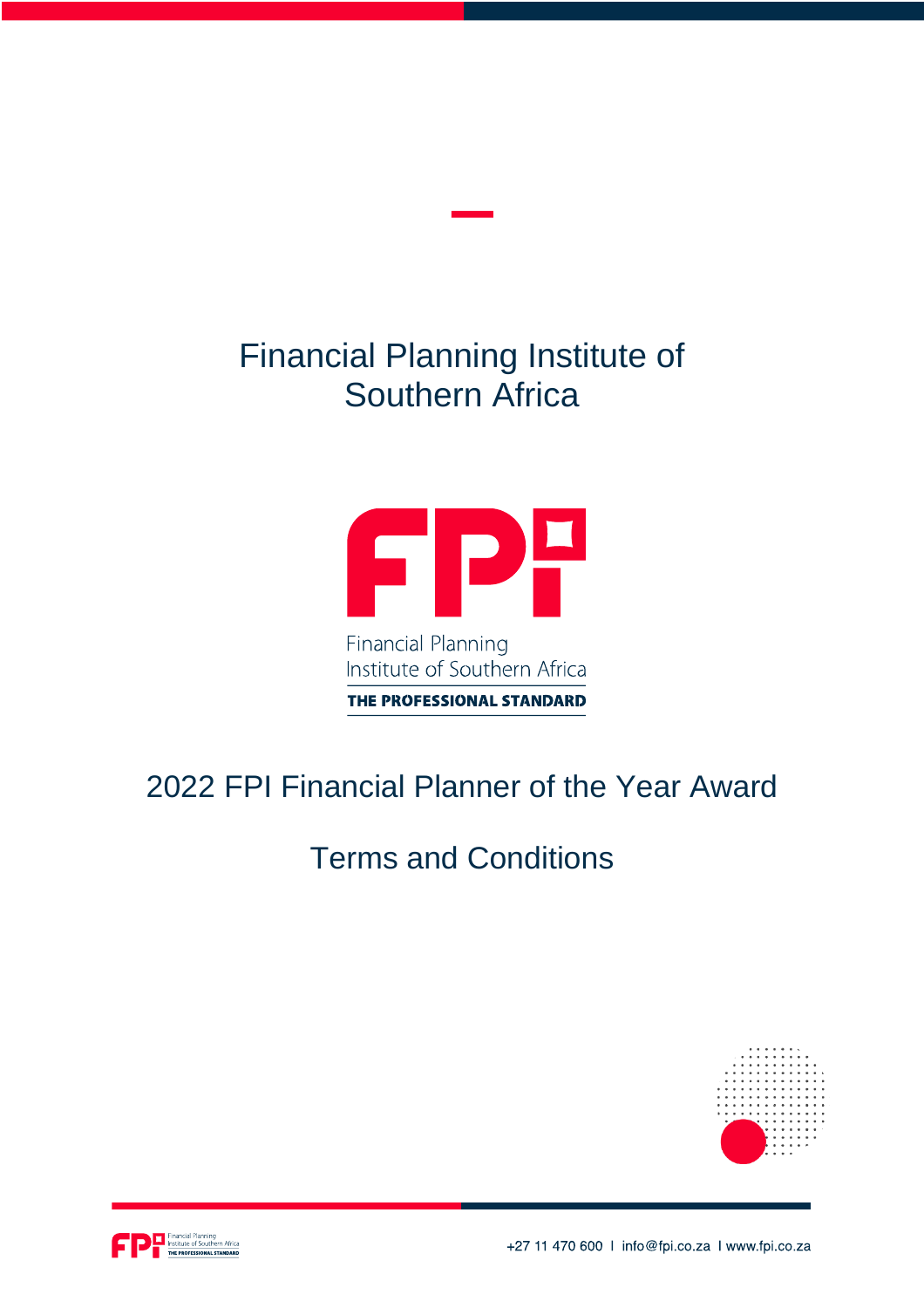

#### Competition procedure and terms

a) To enter the FPI Financial Planner of the Year competition ("the competition") an entrant must be a CERTIFIED FINANCIAL PLANNER® professional in good standing.

b) Once an entrant has accepted the conditions of this document, the entrant must complete and submit the competition entry form together with the relevant requirements.

c) Following assessment of the above entry requirements, the entrant will be informed whether his/her entry into the competition is successful. If so, the entrant may proceed to Round One (1) of the competition.

d) Round 1 entails that the entrant submits the required portfolio of evidence for assessment. The portfolio of evidence should contain a detailed, holistic financial plan for one of his/her clients. The portfolio of evidence must contain supporting documentation relevant to the financial plan together with annual review process and associated documentation. Scoring will be based, amongst other things, on the entrant's compliance with prevailing applicable legislation and the Revised FPI Code of Ethics, especially the Practice Standards and Professional Code of Conduct.

e) Entrants must use the Financial Plan Guide when compiling the Portfolio of Evidence.

f) The financial plan submitted during Round 1 of the competition must be the entrants' own work or, at least, work done under the entrant's supervision and direction. Should it at any time during the competition become known to FPI that any submission is a mere copy of another person's work, such entrant will be disqualified from the competition with immediate effect.

g) Entrants are allowed to use any software/computer programme that they use on a daily basis to compile their client financial plans.

h) The principle of anonymous assessment will apply Round 1. Entrants are therefore not allowed to disclose their own names in the submitted documents at any time. References to own and business names (such as in your disclosure letters and services level agreements etc.) must be struck out. Anonymity during Round 1 is vital. Entrants will be allocated an entry number to use. The entry number is linked to their names separately held on record by FPI.

i) All financial plans must be submitted electronically and properly indexed in accordance with the financial plan index provided by FPI. Only the entrant's entry number may appear on the supporting documentation.

j) Additionally, clients' personal data must also be struck out to ensure confidentiality.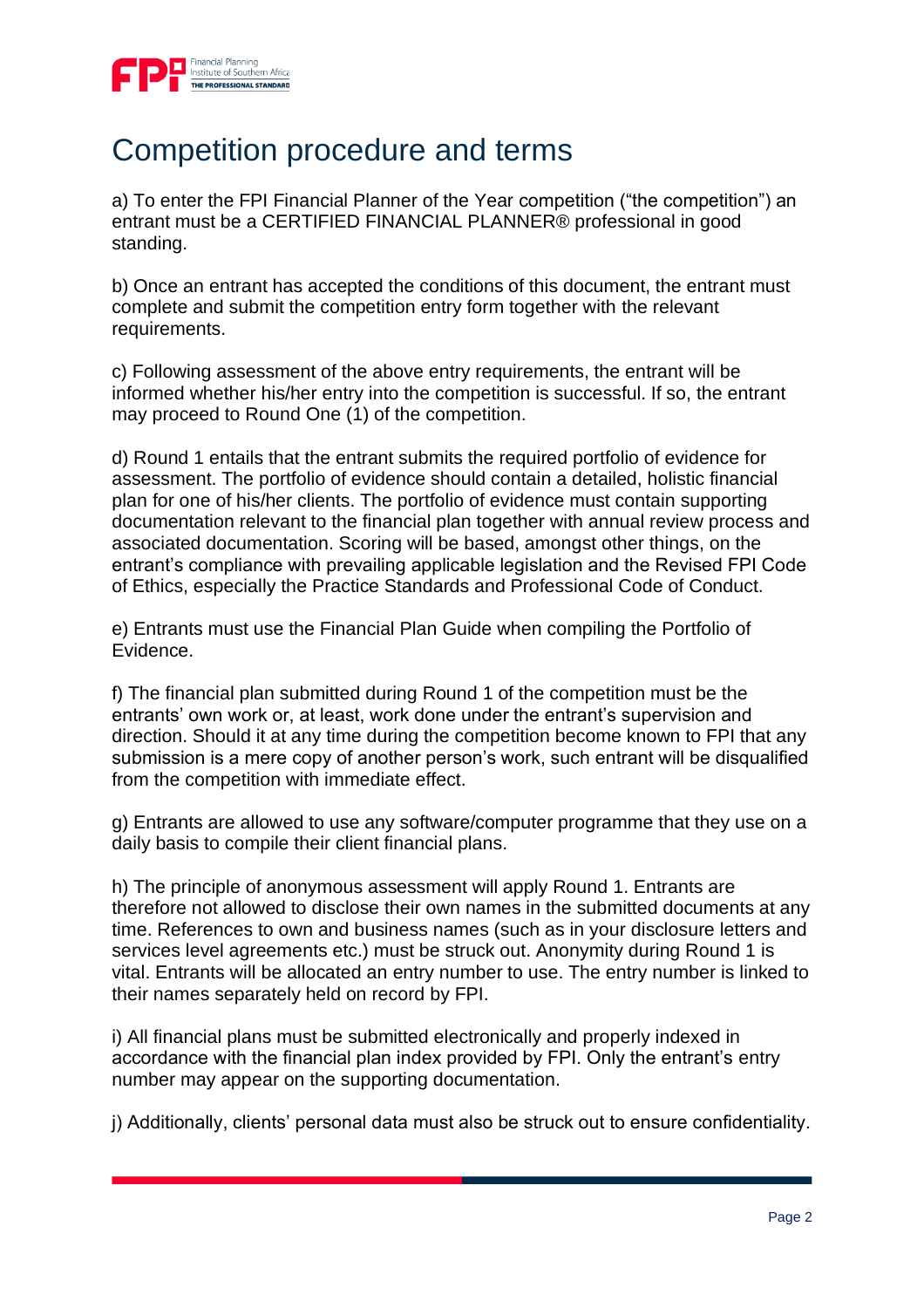

k) The entrants who are adjudged the best five of Round 1 ("the top five") will proceed to Round two (2). This round entails a site visit and evaluation by three judges.

l) The judges will assess the top five's practices on, amongst other things, all aspects of compliance, practice management, client documentation and the financial planning processes. To assist in this evaluation, each of the top five will be required to complete the FPI Business Assessment Tool and the entrant's financial plan submitted in Round 1 will be authenticated during the site visit. Additionally, the judges' opinion on the gravitas of the individual entrant's client proposition and his/her capacity to represent both a profession and FPI will play a vital role in the assessment.

*1 The means that all FPI recertification requirements for each cycle are timeously met. See FPI Memorandum of Incorporation for definition of 'Good Standing'.*

Entrants are advised to use the Revised FPI Code of Ethics as reference in preparation for this round. In terms of Practice Management, adherence and compliance to all applicable laws must be evident.

m) The entrants who are adjudged the best four of Round 2 ("the top four") will proceed to Round three (3). The top four will be required to deliver a presentation to a panel of judges on a selected topic and will be questioned on a variety of industry trends, topics, technical information and legislative changes. These presentations and interviews will take place at the FPI offices (84 Sophia Street, Fairland, Johannesburg). Travel and accommodation expenses will be for the entrant's own account.

n) Following Round 3 the top three finalists will be announced in the media. The winner will be announced at the 2022 FPI Gala Dinner Awards Ceremony.

#### Competition terms

o) The status of an entrant must throughout the completion be maintained as that of a member in good standing. Should an entrants' status change at any time during the course of the competition, the entrant will be disqualified from the competition with immediate effect.

p) If it is determined during any round that an entrant tried to solicit information regarding the judging processes, other entrants and their submissions or whatsoever from any FPI employee or any judge of the competition in an unbecoming way or to gain an advantage, FPI may, in its sole discretion, disqualify such entrant from the competition.

q) If, in the course of the year following the competition, the winner be found guilty of any misconduct by any Body (such as, but by no means limited to, FPI, FAIS Ombud, Council for Medical Schemes, any other professional body or any court etc.) that winner will immediately and automatically lose his/her title as FPI Financial Planner of the Year.

r) If the FPI Financial Planner of the Year loses his/her title: - FPI reserves the right to publish any such fact and finding/s against the disqualified winner and to